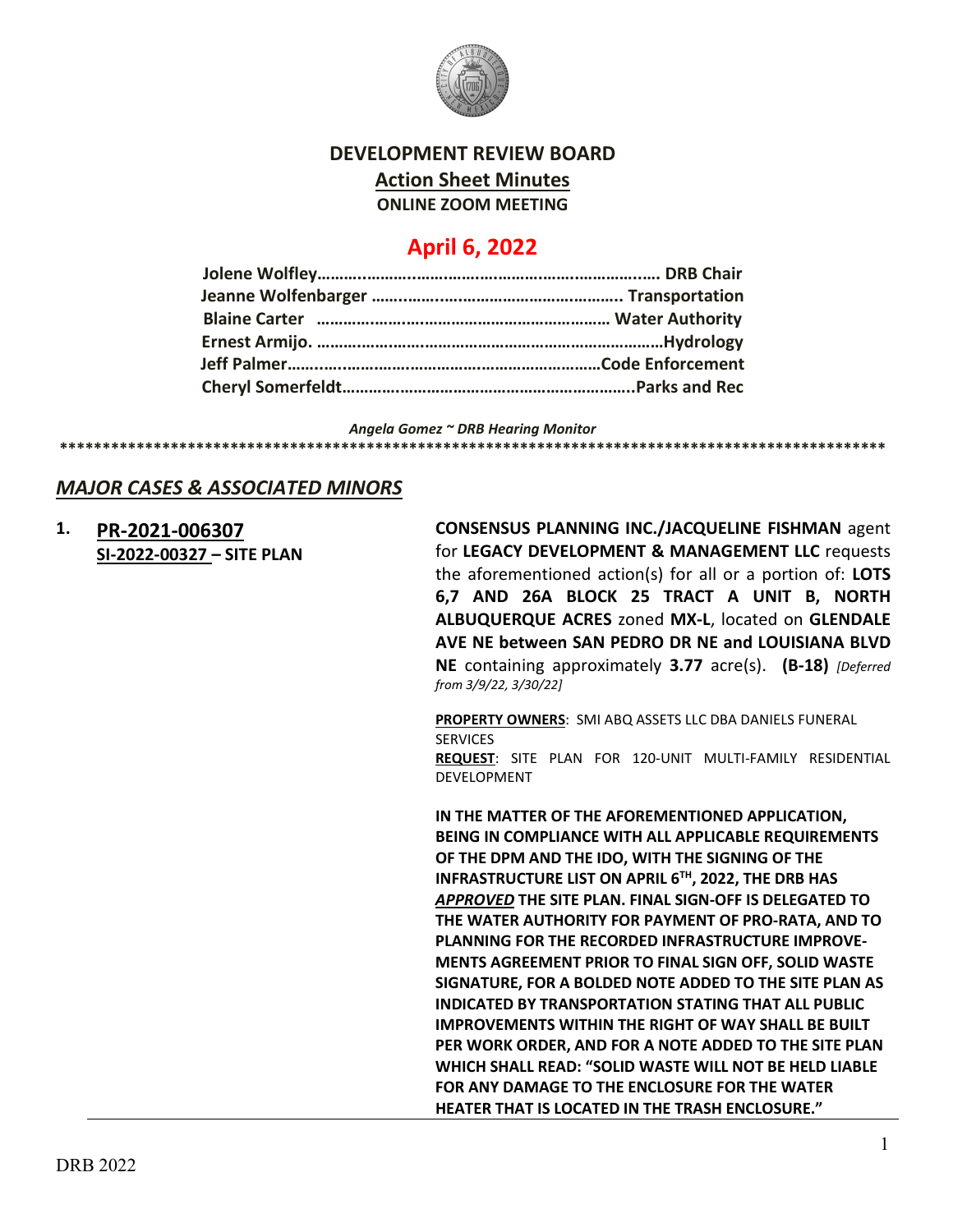### **2. [PR-2021-006307](http://data.cabq.gov/government/planning/DRB/PR-2021-006307/DRB%20Submittals/)**

**SD-2022-00034 – PRELIMINARY/FINAL PLAT SD-2022-00035 – VACATION OF PRIVATE EASEMENT**

**CSI - CARTESIAN SURVEY'S INC.** agent for **LEGACY DEVELOPMENT & MANAGEMENT LLC** requests the aforementioned action(s) for all or a portion of: **LOTS 6,7 AND 26A BLOCK 25 TRACT A UNIT B, NORTH ALBUQUERQUE ACRES** zoned **MX-L**, located on **GLENDALE AVE NE between SAN PEDRO DR NE and LOUISIANA BLVD NE** containing approximately **3.9970** acre(s). **(B-18)** *[Deferred from 3/9/22, 3/30/22]* 

**PROPERTY OWNERS**: : SMI ABQ ASSETS LLC DBA DANIELS FUNERAL SERVICES

**REQUEST**: ELIMINATE INTERIOR LOT LINES OF 3 EXISTING LOTS TO CREATE ONE NEW LOT, VACATE A PORTION OF AN EXISTING PRIVATE EASEMENT/ GRANT EASEMENTS

**IN THE MATTER OF THE AFOREMENTIONED APPLICATION, BEING IN COMPLIANCE WITH ALL APPLICABLE REQUIREMENTS OF THE DPM AND THE IDO, THE DRB HAS** *APPROVED* **THE VACATION AS SHOWN ON EXHIBIT IN THE PLANNING FILE PER SECTION 14-16-6(K) OF THE IDO.**

**IN THE MATTER OF THE AFOREMENTIONED APPLICATION, BEING IN COMPLIANCE WITH ALL APPLICABLE REQUIREMENTS OF THE DPM AND THE IDO, THE DRB HAS** *APPROVED THE* **PRELIMINARY/FINAL PLAT. FINAL SIGN OFF IS DELEGATED TO THE WATER AUTHORITY FOR PAYMENT OF PRO-RATA, AND TO PLANNING FOR THE AGIS DXF FILE.**

*MAJOR CASES*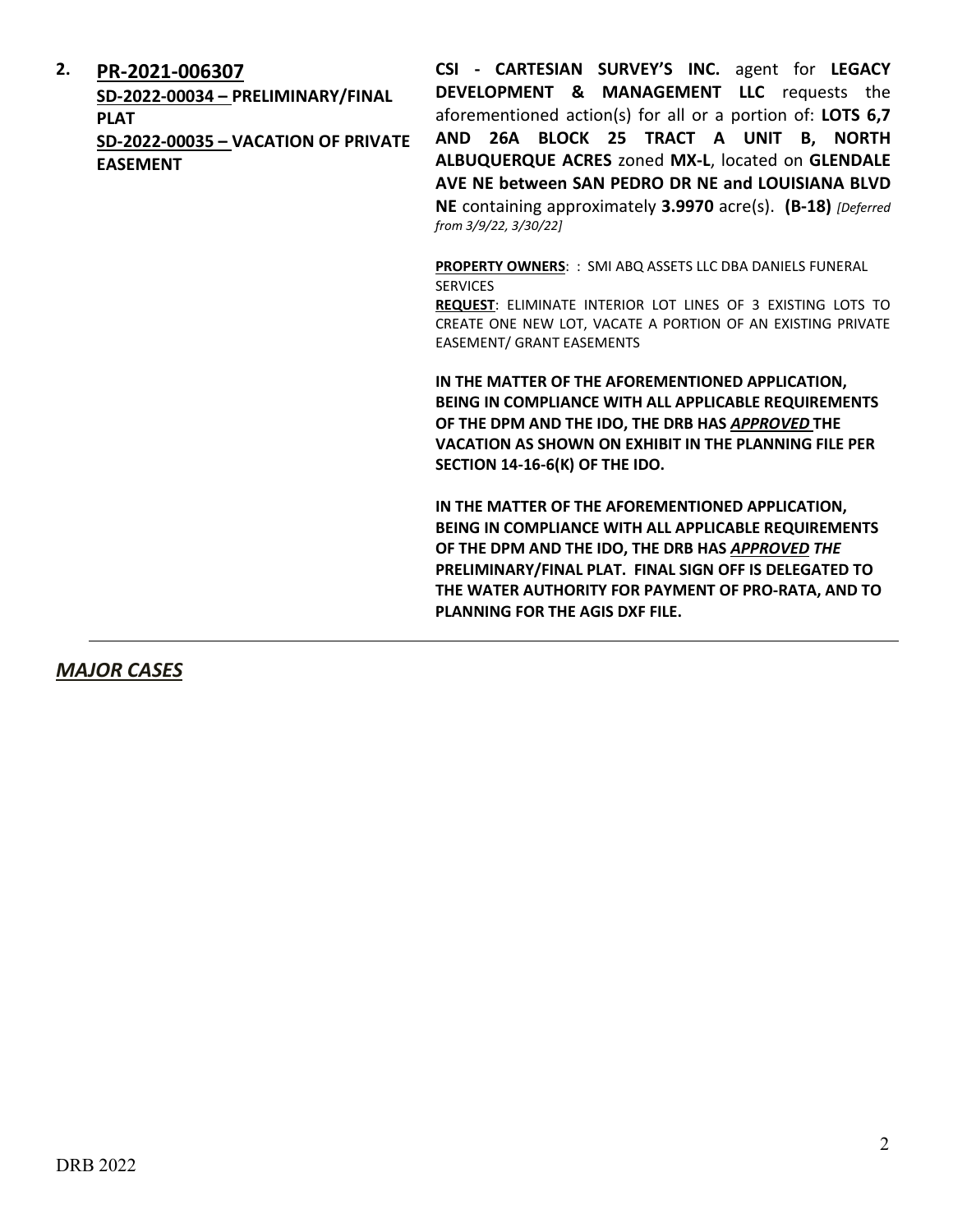| 3. | PR-2021-006379<br>SD-2022-00042 - VACATION OF RIGHT-<br><b>OF-WAY</b><br>SD-2022-00041 - PRELIMINARY/FINAL<br><b>PLAT</b> | ISAACSON & ARFMAN, INC. agent for AZTEC VILLAGE<br><b>LIMITED PARTNERSHIP</b> requests the aforementioned<br>action(s) for all or a portion of: LOTS 7 THRU 12 zoned MX-<br>L, located at 701 CENTRAL AVE NE between CENTRAL AVE<br>NE and COPPER AVE NE containing approximately 0.9787<br>$\arccos(5)$ . $(K-14)$                                                                                                                                                                                                                                                                                                                               |
|----|---------------------------------------------------------------------------------------------------------------------------|---------------------------------------------------------------------------------------------------------------------------------------------------------------------------------------------------------------------------------------------------------------------------------------------------------------------------------------------------------------------------------------------------------------------------------------------------------------------------------------------------------------------------------------------------------------------------------------------------------------------------------------------------|
|    |                                                                                                                           | PROPERTY OWNERS: AZTEC VILLAGE LIMITED PARTNERSHIP<br>REQUEST: APPROVAL OF MINOR SUBDIVISION PRELIMINARY/FINAL<br>PLAT AND RIGHT OF WAY VACATION                                                                                                                                                                                                                                                                                                                                                                                                                                                                                                  |
|    |                                                                                                                           | IN THE MATTER OF THE AFOREMENTIONED APPLICATION,<br>BEING IN COMPLIANCE WITH ALL APPLICABLE REQUIREMENTS<br>OF THE DPM AND THE IDO, THE DRB HAS APPROVED THE<br><b>VACATION AS SHOWN ON EXHIBIT IN THE PLANNING FILE PER</b><br>SECTION 14-16-6(K) OF THE IDO.                                                                                                                                                                                                                                                                                                                                                                                    |
|    |                                                                                                                           | IN THE MATTER OF THE AFOREMENTIONED APPLICATION,<br>BEING IN COMPLIANCE WITH ALL APPLICABLE REQUIREMENTS<br>OF THE DPM AND THE IDO, WITH THE SIGNING OF THE<br>INFRASTRUCTURE LIST ON APRIL 6TH, 2022, THE DRB HAS<br>APPROVED THE PRELIMINARY/FINAL PLAT. FINAL SIGN OFF IS<br>DELEGATED TO THE WATER AUTHORITY FOR THE NORTHERN<br>VACATED AREA TO BE ADDITIONALLY DEDICATED AS A PUBLIC<br><b>WATERLINE AND/OR TRANSPORTATION EASEMENT AS</b><br>REQUIRED, AND TO PLANNING FOR THE PROPERTY CORNER<br>RADII AT COPPER, FOR THE PROJECT AND APPLICATION<br>NUMBERS TO BE ADDED TO THE PLAT, FOR AMAFCA<br>SIGNATURE, AND FOR THE AGIS DXF FILE. |
| 4. | PR-2020-003688<br>SD-2021-00196 - PRELIMINARY PLAT                                                                        | ISAACSON & ARFMAN INC. - FRED ARFMAN/IAN<br>ANDERSON agent for GREATER ALBUQUERQUE HABITAT<br>FOR HUMANITY - DOUG CHAMPLIN/BILL REILLY requests<br>the aforementioned action(s) for all or a portion of: LOTS<br>42 THRU 55, DAVID-PEREA-COURSON SUBDIVISION zoned<br>R-1B, located at 62 <sup>nd</sup> ST NW between CLOUDCROFT RD<br>NW and COORS BLVD NW containing approximately 2.13<br>$\text{acre}(s)$ . (J-11) [Deferred from 11/3/21, 11/17/21, 12/1/21, 12/15/21,<br>1/12/22, 2/2/22, 3/2/22]                                                                                                                                           |
|    |                                                                                                                           | <b>PROPERTY OWNERS: GREATER ALBUQUERQUE HABITAT FOR</b><br>HUMANITY, LONNIE YANES<br>REQUEST: NEW SINGLE-FAMILY RESIDENTIAL DEVELOPMENT. PLAT<br>WILL REVISE CURRENT LOT LINES, DEDICATE NEW PUBLIC RIGHT OF<br>WAY AND NEW EASEMENTS ASSOCIATED WITH THE DEVELOPMENT.                                                                                                                                                                                                                                                                                                                                                                            |

**DEFERRED TO APRIL 20TH, 2022.**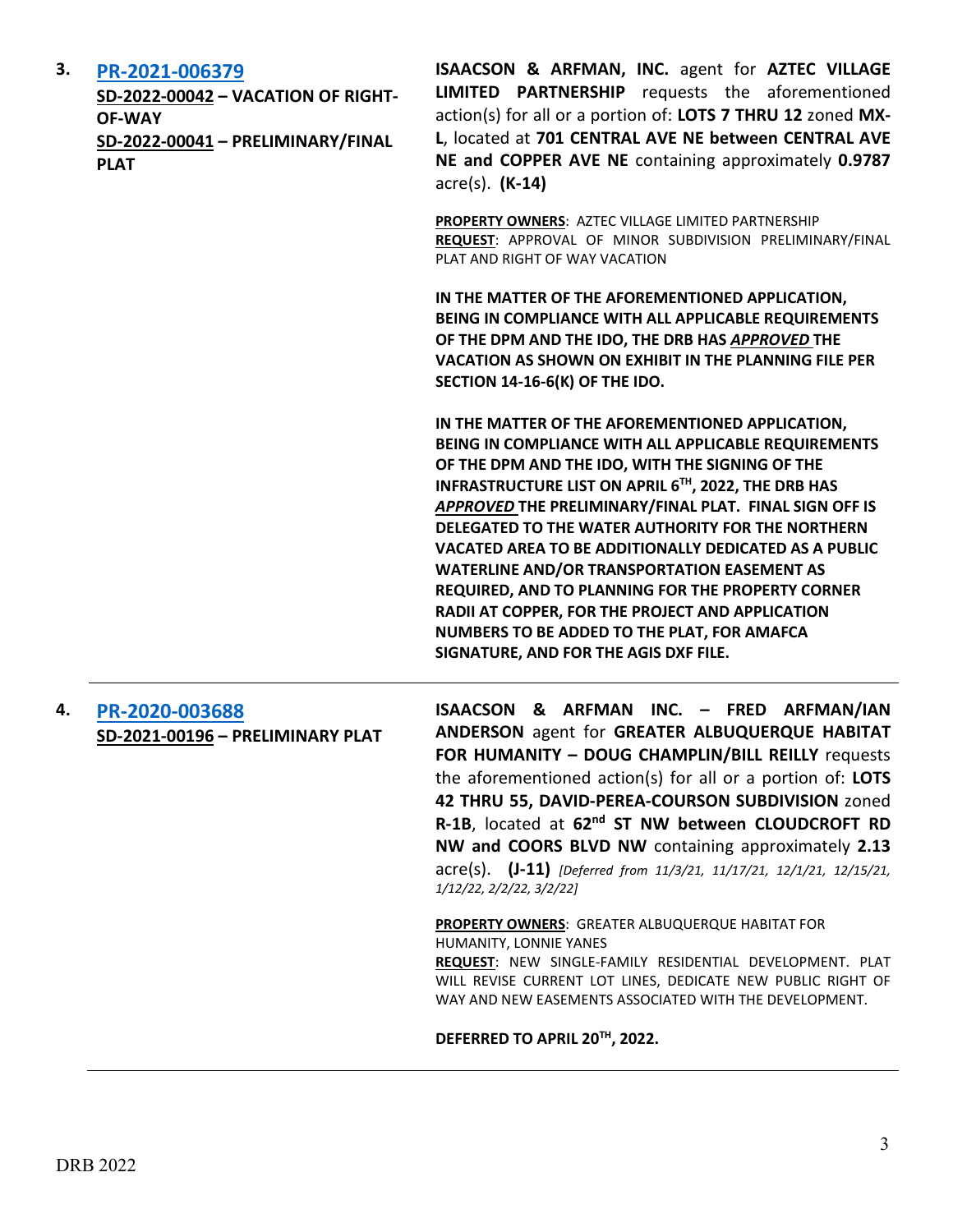**5. [PR-2022-006547](http://data.cabq.gov/government/planning/DRB/PR-2022-006547/DRB%20Submittals/) SI-2022-00216 – SITE PLAN**

**ROSE MIRANDA** requests the aforementioned action(s) for all or a portion of: **LOT 2A1, NORTHEAST PORTION OF BLACK RANCH** zoned **MX-L**, located at **10126 COORS BLVD NW** containing approximately **1.247** acre(s). **(B-14)** *[Deferred from 3/2/22]*

**PROPERTY OWNERS**: SMITH DANIEL F & MELBA C TRUSTEES SMITH TRUST & MARTHA MALASCHOCK ETAL **REQUEST**: SITE PLAN REVIEW OF A PROPOSED 2,540 SQ. FT PANDA EXPRESS RESTAURANT WITH DRIVE THRU

**DEFERRED TO MAY 4TH, 2022.**

### **6. [PR-2021-006297](http://data.cabq.gov/government/planning/DRB/PR-2021-006297/DRB%20Submittals/PR-2021-006297_April_6_2022-Supp/)** *(AKA: PR-2021-006287)* **SD-2022-00039 – PRELIMINARY/FINAL PLAT**

**COMMUNITY SCIENCES CORPORATION** agent for **RACHEL MATTHEW DEVELOPMENT CORPORATION & THE SANTA BARBARA HOMEOWNERS ASSOCIATION/ELISA CARDENAS** requests the aforementioned action(s) for all or a portion of: **LOT 2 BLOCK 16, SANTA BARBARA SUBDIVISION** zoned **R-T**, located at **7300 SANTA BARBARA RD near RANCHO DE PALOMAS RD NE** containing approximately **0.4784** acre(s). **(D-16)** *[Deferred from 3/9/22]*

**PROPERTY OWNERS**: SANTA BARBARA HOMEOWNERS ASSOCIATION **REQUEST**: SUBDIVIDE ONE LOT INTO FOUR LOTS

**DEFERRED TO APRIL 20TH, 2022.**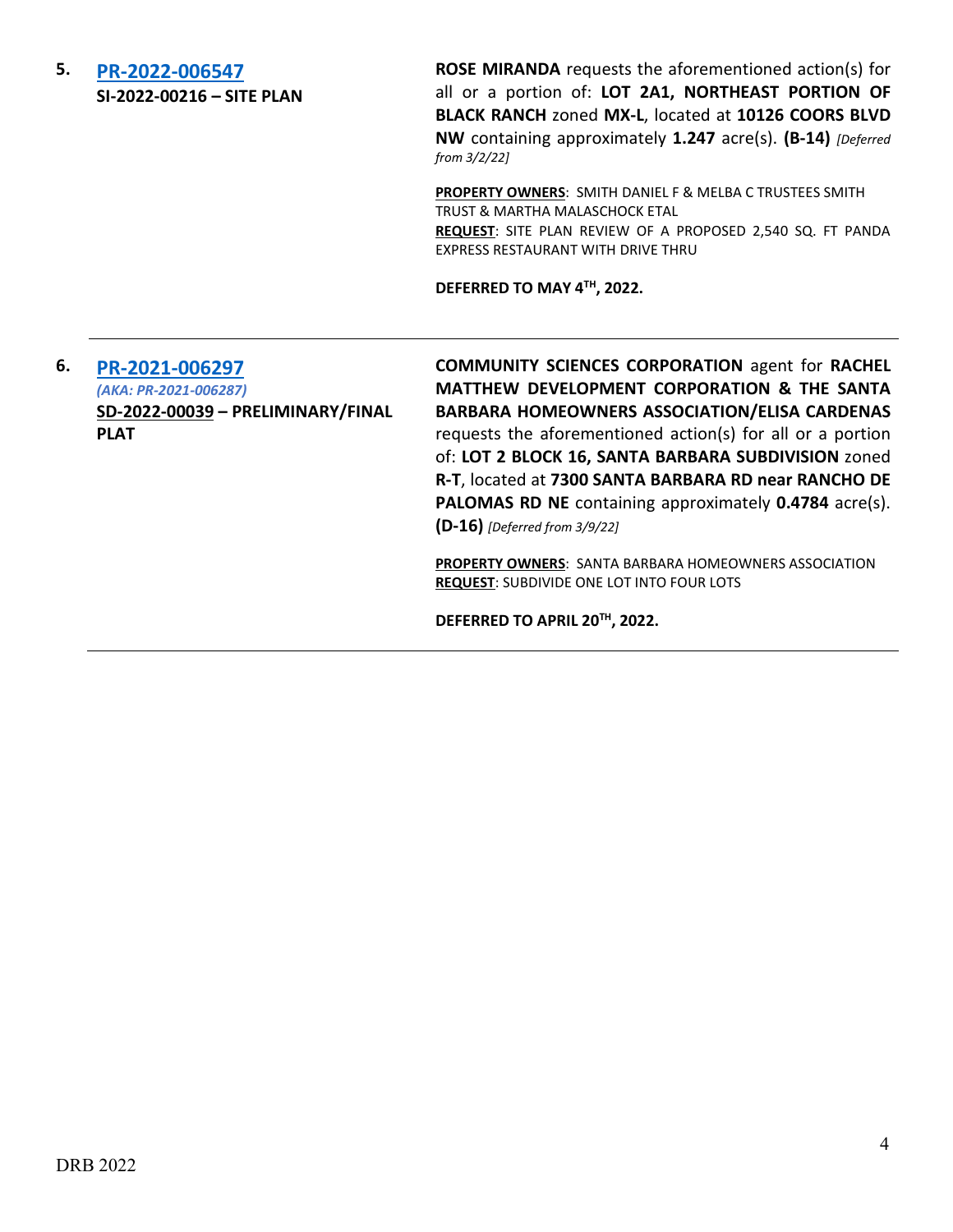| 7. | PR-2020-004138 IDO 2019<br>SD-2021-00151 - PRELIMINARY PLAT<br><b>Sketch plat 3-10-2021</b> | HUITT-ZOLLARS INC. - SCOTT EDDINGS agent for QUESTA<br>ORO, LLC - TIM<br><b>MCNANEY</b><br><b>DEL</b><br>requests the<br>aforementioned action(s) for all or a portion of: TRACT 3 &<br>A-1-A-4, MESA DEL SOL INNOVATION PARK zoned PC,<br>located between SAGAN LOOP and DE KOONING LOOP<br>containing approximately 22.0366 acre(s). (R-15) {Deferred<br>from 8/11/21, 9/15/21, 9/29/21, 10/20/21, 11/3/21, 11/17/21, 12/15/21,<br>1/5/22, 1/26/22, 2/9/22, 3/2/22, 3/9/22]       |
|----|---------------------------------------------------------------------------------------------|-------------------------------------------------------------------------------------------------------------------------------------------------------------------------------------------------------------------------------------------------------------------------------------------------------------------------------------------------------------------------------------------------------------------------------------------------------------------------------------|
|    |                                                                                             | <b>PROPERTY OWNERS: QUESTA DEL ORO LLC / MDS</b><br><b>INVESTMENTS</b><br>REQUEST: SINGLE FAMILY RESIDENTIAL SUBDIVISION ON<br>TRACT A-1-A-3. TRACT A-1-A-4 SPLIT FOR EXTENSION OF<br><b>DEIKENBORN DRIVE</b>                                                                                                                                                                                                                                                                       |
|    |                                                                                             | IN THE MATTER OF THE AFOREMENTIONED APPLICATION,<br>BEING IN COMPLIANCE WITH ALL APPLICABLE REQUIREMENTS<br>OF THE DPM AND THE IDO, WITH THE SIGNING OF THE<br>INFRASTRUCTURE LIST ON APRIL 6TH, 2022 THE DRB HAS<br>APPROVED PRELIMINARY PLAT WITH A FINDING ADDED TO THE<br>NOTICE OF DECISION STATING THAT THE APPLICANT WILL<br>UPDATE THE MESA DEL SOL PARKS EXHIBIT TO FURTHER<br><b>CLARIFY THE DRAINAGE POND DATA PER COORDINATION WITH</b><br><b>PARKS AND RECREATION.</b> |
| 8. | PR-2021-005482<br><b>Sketch plat 5-26-2021</b><br>SD-2022-00036 - PRELIMINARY PLAT          | GALLOWAY & COMPANY, INC./AARON MCLEAN agent for<br>I-25 & GIBSON LLC/ WES BUTERO requests the<br>aforementioned action(s) for all or a portion of: TRACTS A-<br>1A, B-1 AND C-1, LOVELACE HEIGHTS ADDITION zoned<br>NR-C, located at 2121 YALE BLVD SE between GIBSON<br>BLVD SE and MILE RD containing approximately 7.18<br>acre(s). (M-15) [Deferred from 3/30/22]                                                                                                               |
|    |                                                                                             | <b>PROPERTY OWNERS: 125 &amp; GIBSON LLC</b><br>REQUEST: SUBDIVIDE 3 EXISTING TRACTS INTO 6 COMMERCIAL LOTS<br>WITH ASSOCIATED INFRASTRUCTURE IMPROVEMENTS                                                                                                                                                                                                                                                                                                                          |

**IN THE MATTER OF THE AFOREMENTIONED APPLICATION, BEING IN COMPLIANCE WITH ALL APPLICABLE REQUIREMENTS OF THE DPM AND THE IDO AND WITH THE SIGNING OF THE INFRASTRUCTURE LIST ON APRIL 6TH, 2022, THE DRB HAS**  *APPROVED* **THE PRELIMINARY PLAT.**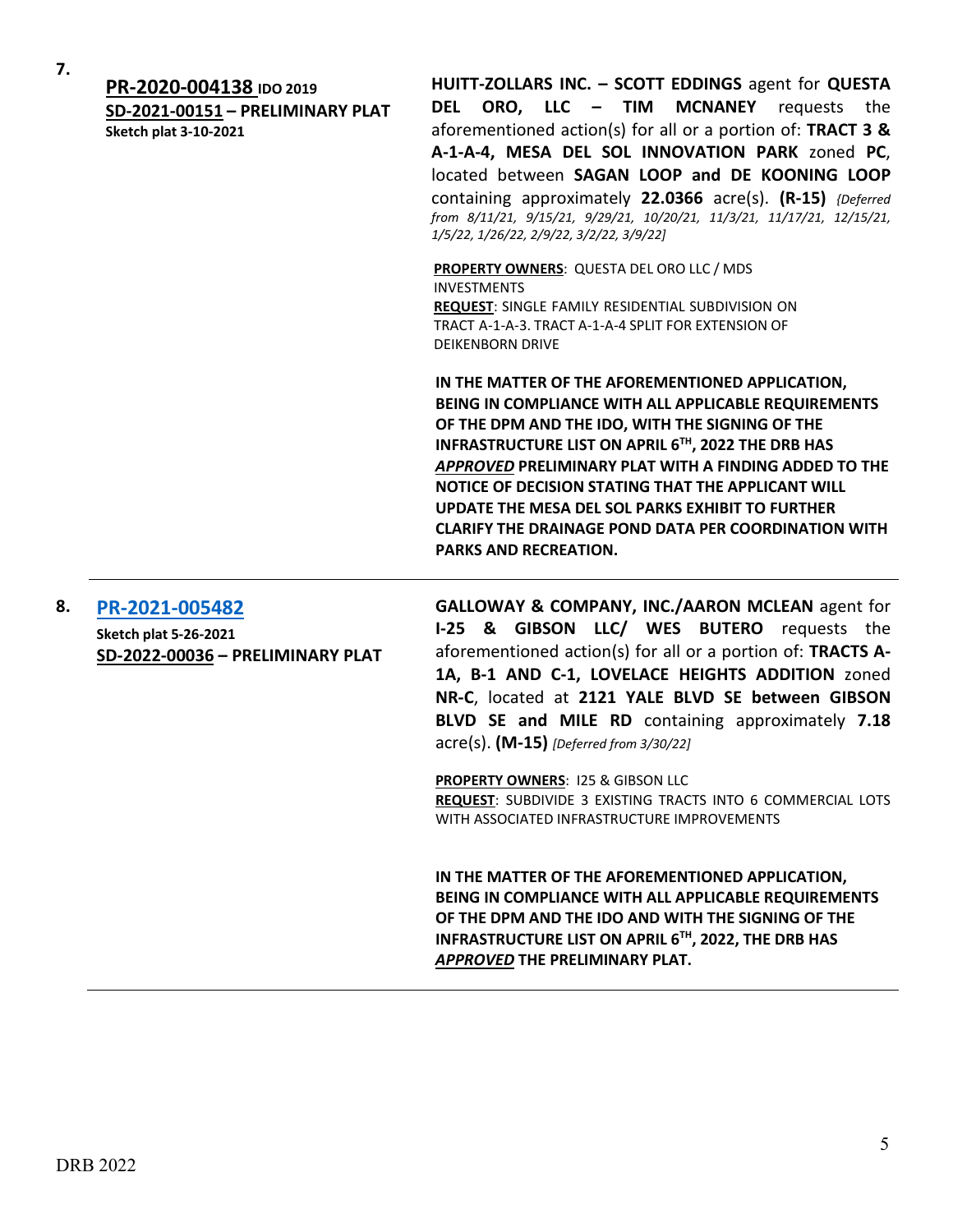| 9.  | PR-2018-001346<br>SI-2022-00184 - SITE PLAN AMENDMENT                                             | SUSTAINABILITY ENGINEERING GROUP, LLC/ KEVIN ZENK<br>requests the aforementioned action(s) for all or a portion<br>of: 1-A, BLOCK 29, UNIT B, NORTH ALBUQUERQUE ACRES<br>zoned NR-BP, located on SOUTHEAST CORNER of<br>ALAMEDA BLVD and SAN PEDRO containing approximately<br>1.001 acre(s). (C-18) [Deferred from 2/16/22, 3/30/22]<br>PROPERTY OWNERS: GREEN JEANS WEST LLC<br>REQUEST: SITE PLAN APPLICATION FOR NEW 2-LANE DRIVE THRU<br><b>RESTAURANT</b><br>DEFERRED TO APRIL 20TH, 2022.                                                                                                                                                                                                        |
|-----|---------------------------------------------------------------------------------------------------|---------------------------------------------------------------------------------------------------------------------------------------------------------------------------------------------------------------------------------------------------------------------------------------------------------------------------------------------------------------------------------------------------------------------------------------------------------------------------------------------------------------------------------------------------------------------------------------------------------------------------------------------------------------------------------------------------------|
| 10. | PR-2019-003021<br>SI-2022-00308 - SITE PLAN AMENDMENT<br>VA-2022-00072- SIDEWALK WAIVER<br>(NEW!) | STUDIO SOUTHWEST ARCHITECTS, INC. agent for UPTOWN<br><b>TOWER LLC</b> requests the aforementioned action(s) for all or<br>a portion of: 5-A-1, BLOCK C, LOUISIANA SUBDIVISION<br>zoned MX-H, located at 2440 LOUISIANA BLVD NE<br>between MENAUL BLVD NE and INDIAN SCHOOL RD NE<br>containing approximately 1.2137 acre(s). (H-19) [Deferred from<br>3/2/22, 3/30/22<br><b>PROPERTY OWNERS: UPTOWN TOWER LLC &amp; ALLEN FAMILY INVEST</b><br><b>MENTS LLC &amp; ALLEN FAMILY INVESTMENTS 2</b><br>REQUEST: MAJOR AMENDMENT FOR SITE DEVELOPMENT PLAN FOR<br>ONE STORY 5,881 SQ FT OFFICE BUILDING, WAIVER FOR REQUIRED<br>SIDEWALK WIDTH ON LOUISIANA BLVD FROM 10 FEET TO AVG OF<br>APPROX. 9 FEET. |

**DEFERRED TO APRIL 27TH, 2022.**

*MINOR CASES*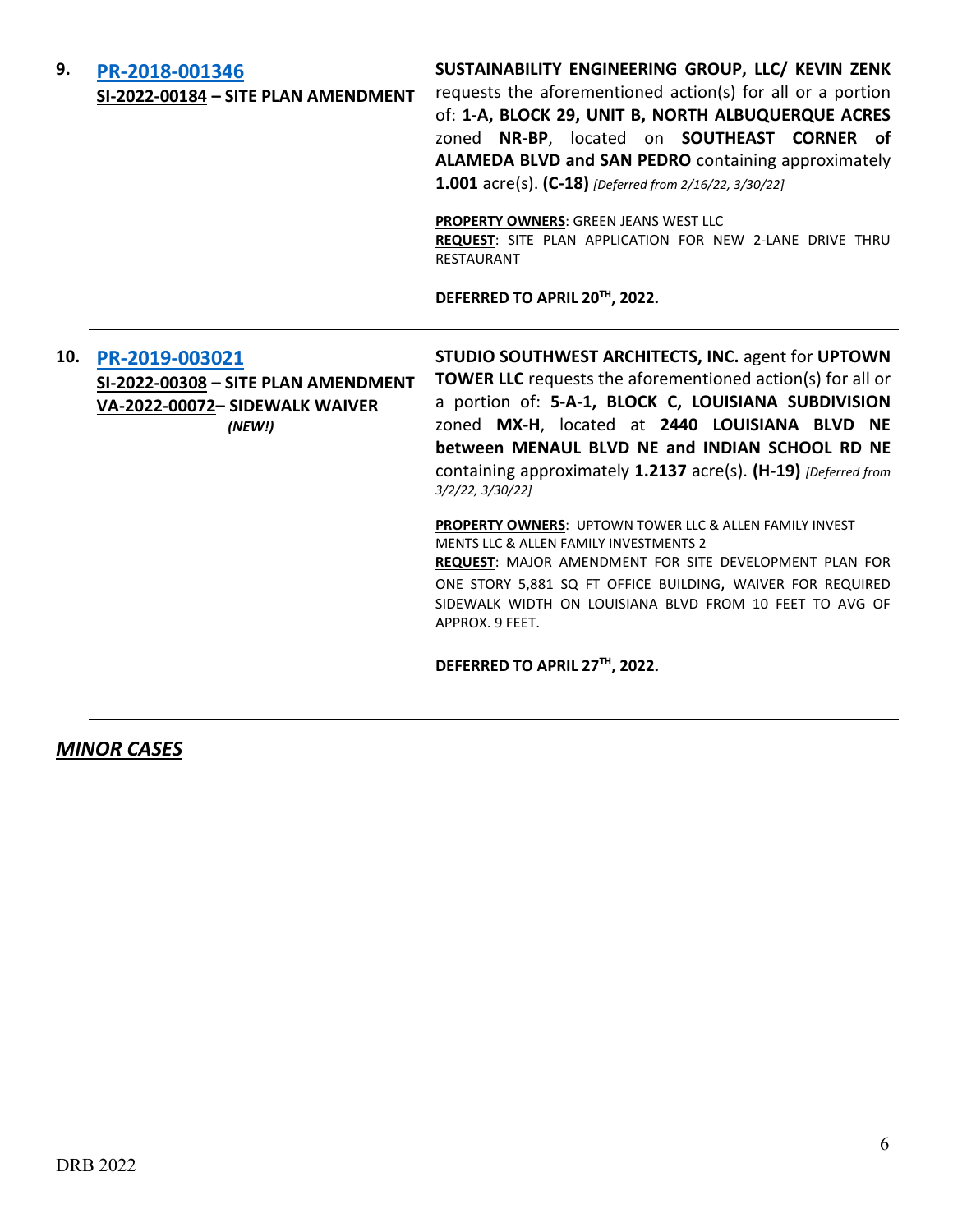**11. [PR-2019-002668](http://data.cabq.gov/government/planning/DRB/PR-2019-002668/DRB%20Submittals/) SD-2022-00044 – PRELIMINARY/FINAL PLAT ALDRICH LAND SURVEYING – TIM ALDRICH** agent for **SECURITY SELF STORAGE, INC.** requests the aforementioned action(s) for all or a portion of: **LOT 28-A, INTERSTATE INDUSTRIAL TRACT** zoned **NR-LM**, located at **4000 ELLISON ST NE between ELLISON NE and WASHINGTON ST NE** containing approximately **4.9146** acre(s). (D-17) *[Deferred from 3/30/22]* **PROPERTY OWNERS**: SECURITY SELF STORAGE INC **REQUEST**: PROPERTY DIVISION TO CREATE SEPARATE LOT FOR AMAFCA DRAINAGE CHANNEL **IN THE MATTER OF THE AFOREMENTIONED APPLICATION, BEING IN COMPLIANCE WITH ALL APPLICABLE REQUIREMENTS OF THE DPM AND THE IDO, WITH THE SIGNING OF THE INFRASTRUCTURE LIST ON APRIL 6, 2022, THE DRB HAS**  *APPROVED* **THE PRELIMINARY/ FINAL PLAT. FINAL SIGN OFF IS DELEGATED TO PLANNING FOR SIDEWALK CONSTRUCTION AS SHOWN ON THE INFRASTRUCTURE LIST. 12. [PR-2021-005222](http://data.cabq.gov/government/planning/DRB/PR-2021-005222/DRB%20Submittals/PR-2021-005222_April_6_2022%20(P&F)/) SD-2022-00055 – PRELIMINARY/ FINAL PLAT TIERRA WEST** agent for **WESTERN HILLS INVESTMENTS**  requests the aforementioned action(s) for all or a portion of: **TRACT C-4-A PLAT OF TRACTS C3A, C3B, C3C AND C4A, SEVEN BAR RANCH** zoned **NR-BP**, located at **3615 HWY 528 between CALLE CUERVO NW and HWY 528** containing approximately **1.99** acre(s). **(A-14) PROPERTY OWNERS**: WESTERN HILLS INVESTMENTS LLC **REQUEST**: MINOR PRELIMINARY/FINAL PLAT APPROVAL

> **IN THE MATTER OF THE AFOREMENTIONED APPLICATION, BEING IN COMPLIANCE WITH ALL APPLICABLE REQUIREMENTS OF THE DPM AND THE IDO, THE DRB HAS** *APPROVED* **THE PRELIMINARY/ FINAL PLAT. FINAL SIGN OFF IS DELEGATED TO TRANSPORTATION FOR A CROSS-ACCESS EASEMENT NOTE AND TO PLANNING FOR THE APPLICATION NUMBER TO BE ADDED TO THE PLAT AND FOR THE AGIS DXF FILE.**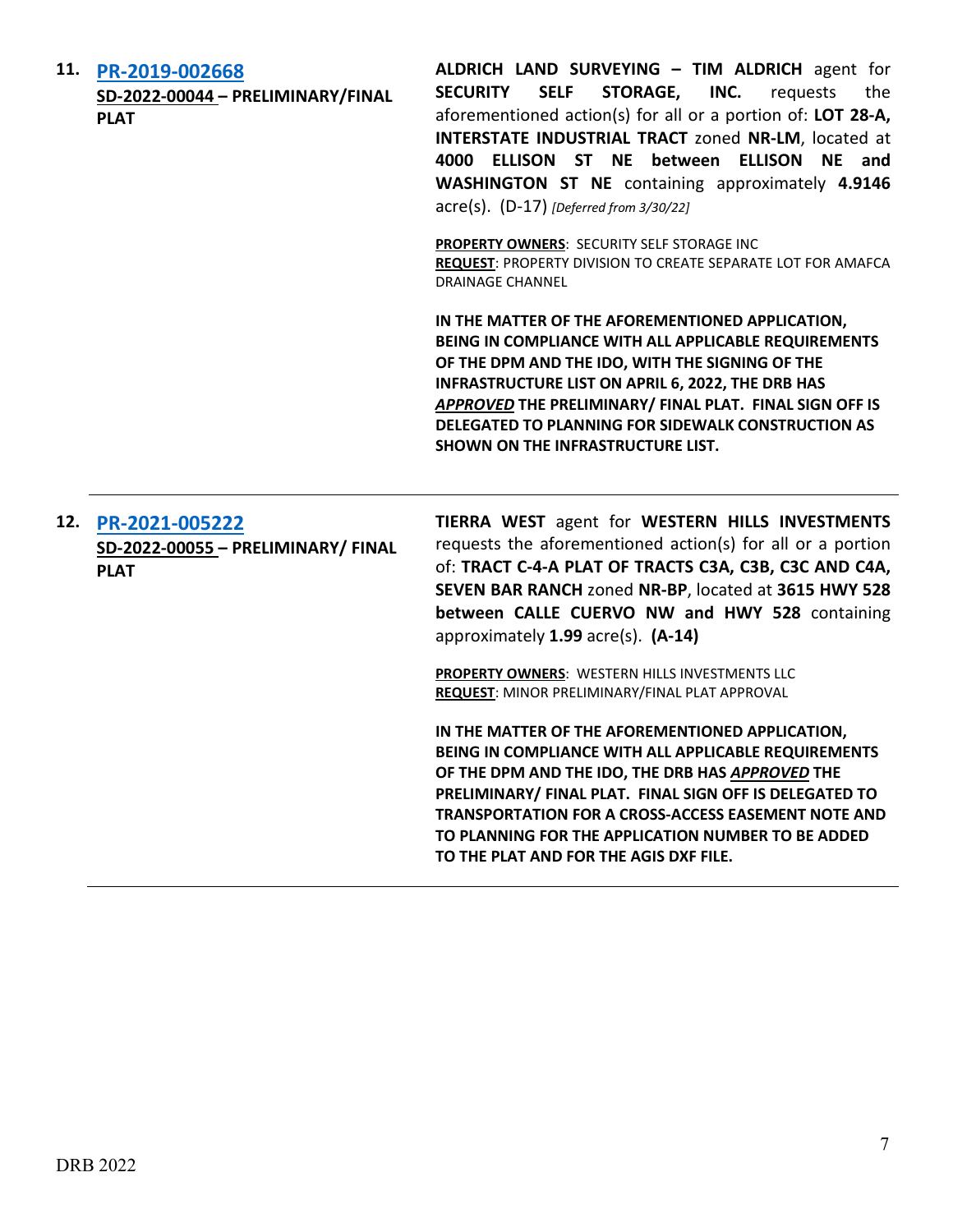|     | 13. PR-2019-002261<br>SD-2022-00057 - AMENDMENT TO<br><b>INFRASTRUCTURE LIST</b> | TIERRA WEST, LLC agent for MAVERIK INC. requests the<br>aforementioned action(s) for all or a portion of: LOT A-8<br>REDIVISION BLOCK 8, LA CUESTA SUBDIVISION zoned MX-<br>M, located at 650 JUAN TABO NE between COPPER and<br><b>JUAN TABO BLVD</b> containing approximately <b>0.7448</b> acre(s).<br>$(K-22)$                                                                                                                                                                              |
|-----|----------------------------------------------------------------------------------|-------------------------------------------------------------------------------------------------------------------------------------------------------------------------------------------------------------------------------------------------------------------------------------------------------------------------------------------------------------------------------------------------------------------------------------------------------------------------------------------------|
|     |                                                                                  | PROPERTY OWNERS: MAVERIK INC<br>REQUEST: AMENDMENT TO INFRASTRUCTURE LIST                                                                                                                                                                                                                                                                                                                                                                                                                       |
|     |                                                                                  | IN THE MATTER OF THE AFOREMENTIONED APPLICATION,<br>BEING IN COMPLIANCE WITH ALL APPLICABLE REQUIREMENTS<br>OF THE DPM AND THE IDO, THE DRB HAS APPROVED THE<br>AMENDED INFRASTRUCTURE LIST.                                                                                                                                                                                                                                                                                                    |
| 14. | PR-2019-003092<br>SD-2022-00009 - PRELIMINARY/FINAL<br><b>PLAT</b>               | TIERRA WEST, LLC agent for SWCW LLC requests the<br>aforementioned action(s) for all or a portion of: LOT 9-A<br>REPLAT OF LOTS 9 & 10, BLOCK 32, RIDGECREST ADDITION<br>zoned MX-M, located at 1425 SAN MATEO BLVD between<br>SAN MATEO BLVD and GIBSON BLVD containing<br>approximately 0.28 acre(s). (L-17) [Deferred from 2/2/22, 2/16/22,<br>3/2/22, 3/9/22, 3/30/22]<br><b>PROPERTY OWNERS: SWCW LLC</b><br>REQUEST: MINOR PRELIMINARY/FINAL PLAT REVIEW<br>DEFERRED TO APRIL 13TH, 2022. |
|     | <b>SKETCH PLATS</b>                                                              |                                                                                                                                                                                                                                                                                                                                                                                                                                                                                                 |
|     | 15. PR-2022-006794<br>PS-2022-00048 - SKETCH PLAT                                | TIERRA WEST LLC agent for PEABODY ABQ LLC/JOHN<br><b>O'DONNELL</b> requests the aforementioned action(s) for all<br>or a portion of: TRACT B-2 PLAT OF TR B-1, B-2 B-3<br>FORMERLY BEING TR B ALLWOODS zoned MX-H, located at<br>4901 SAN MATEO between SAN MATEO and LUMBER AVE<br>NE containing approximately 7.2554 acre(s). (F-17)                                                                                                                                                          |

**PROPERTY OWNERS**: PEABODY ABQ LLC ATTN: EXTRA SPACE STORAGE **REQUEST**: SKETCH PLAT REVIEW AND COMMENT

**THE SKETCH PLAT WAS REVIEWED AND COMMENTS PROVIDED.**